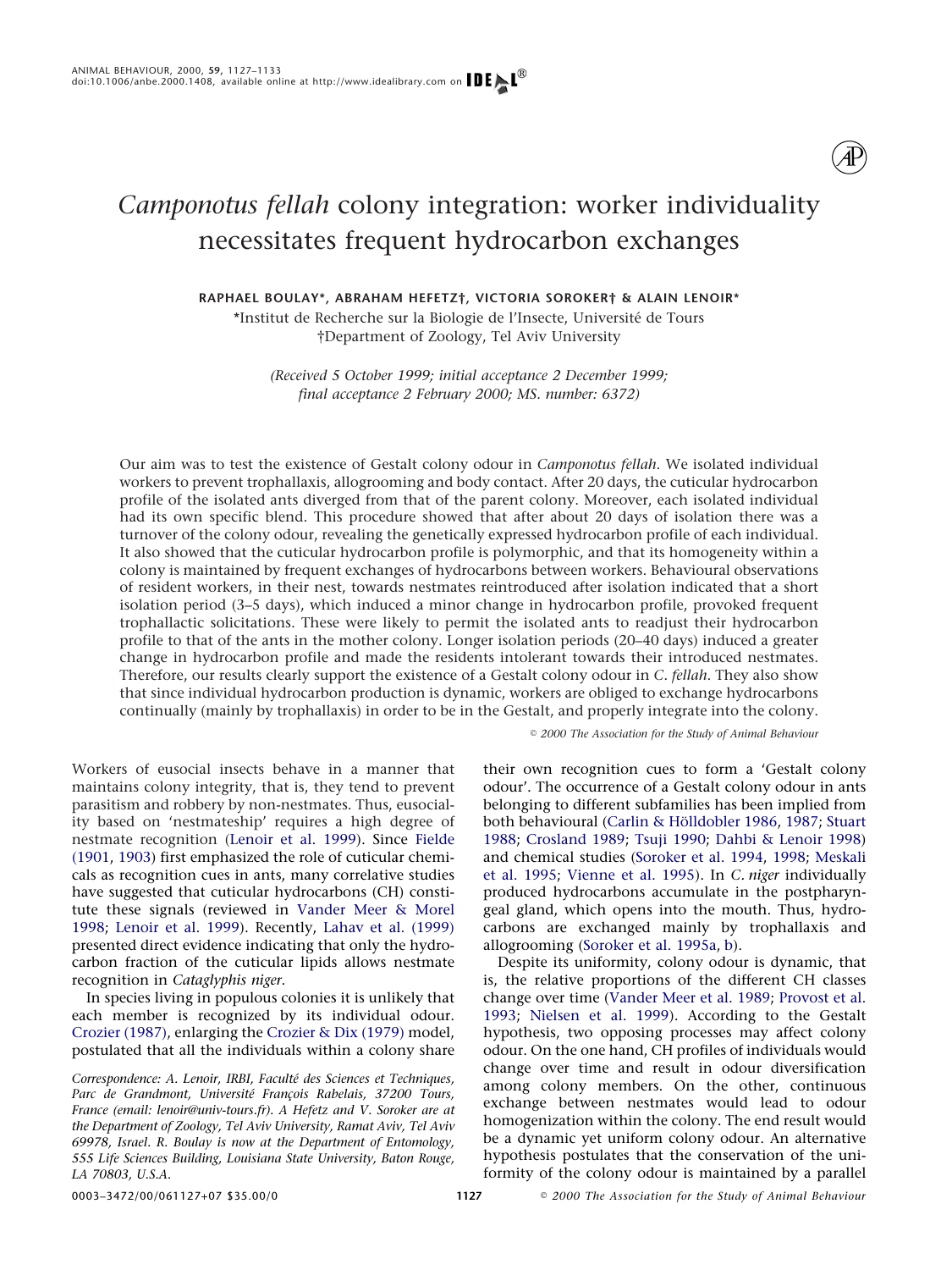shift in all nestmates, thus conserving similarities between the individual CH profiles. These two hypotheses generate different predictions regarding nestmate recognition behaviour. The first hypothesis predicts that isolated workers would be outside the centre of the Gestalt and would not be reaccepted into their mother colony. The second hypothesis predicts that separating workers from the influence of the colony odour would have no effect on the acceptance rates of the workers when reintroduced into the colony.

Few studies have addressed this question and all used split colonies where the separated ants were still kept as groups [\(Provost 1989;](#page-6-15) [Crosland 1990;](#page-5-7) [Dahbi & Lenoir](#page-5-6) [1998\)](#page-5-6). While this experimental design enables the assessment of colony odour dynamics, it does not allow one to distinguish between these two hypotheses. Although in most species workers die after prolonged social isolation, it is possible to keep *C. fellah* workers alive in complete social isolation for a few weeks [\(Boulay et al. 1999\)](#page-5-8). Taking advantage of this, we attempted to distinguish between the two hypotheses. We first characterized the cuticular hydrocarbons in queenright workers and then assessed changes in CHs in individually isolated workers deprived of any colony influence. We then investigated whether the putative isolation-induced CH divergence influences nestmate tolerance. Finally, we analysed the influence of social isolation (and thus of queenlessness) on ovarian development to check whether the aggression shown towards the isolated workers results from a reproductive conflict between workers or from their discrimination as alien.

### **METHODS**

We conducted experiments with workers from the media caste engaged in intranest tasks (showing little gaster distension) from queenright *C. fellah* colonies maintained in the laboratory for 1 year and composed of 200–400 workers each. These colonies were established in the laboratory by newly mated queens that were collected in Ramat Aviv, Israel, in February 1997. Colonies were reared at  $30 \pm 2^{\circ}$ C in artificial nests made of plaster to maintain a constant humidity [\(Boulay et al. 1999\)](#page-5-8). Each nest was connected to a foraging area  $(30 \times 40 \times 20 \text{ cm})$ where honey supplemented with amino acids and vitamins (Be Happy, Koppert, Basse Goulaine, France) and *Tenebrio* larvae were supplied twice a week.

For each colony, all the workers used in the behavioural and chemical analyses were isolated on the same day (day 0), irrespective of the length of the isolation period. They were kept individually in test-tubes  $(18 \times 0.18 \text{ cm})$  with water and food ad libitum until the day of the experiment (from day 1 to day 40). This procedure had no apparent adverse effect, most mortality appearing after 60 days of isolation (R. Boulay, unpublished data).

## **Chemical Analysis**

For this analysis we used ants from two colonies (24 and 25 workers, respectively). After a first stage of

sedation at 4°C, the ants were killed by freezing ( – 20°C) and washed in 1 ml of pentane for 10 min. The solution was stored at  $-20^{\circ}\textrm{C}$  until analysis. The samples were evaporated to dryness and redissolved in  $50 \mu$  of pentane containing pentadecane (212 ng) as internal standard, of which  $1 \mu$  was then injected into the gas chromatograph.

We first determined the identity of CH by gas chromatography coupled to mass spectrometry (VGM250Q) with a DB-5 fused silica capillary column (temperature programme: 60–270°C at 5°C/min; hold at 270°C for 30 min and then heated to 295°C at 20°C/min). The eluting hydrocarbons were identified by their fragmentation pattern. We compared CH profiles of isolated workers at days 3, 20 and 40 and of nonisolated workers at days 0 and 40 by GC equipped with a capillary column (temperature programmed from 100 to 280°C at 3°C/min).

# **Behaviour and Ovarian Development**

We established seven sets of 10 isolated workers (two workers per colony, five colonies) corresponding to the following isolation periods: 0 (control) 1, 3, 5, 10, 20 or 40 days. At the end of the respective social isolation period (days 1–40), the test-tubes containing the isolated ants were connected individually to their respective mother colony's nest entrance. Thereafter, we recorded every 10 s for 5 min the reaction of resident ants in the nest towards the introduced workers. This was repeated five times, at intervals of 25 min to a total of 150 min of observations. Recorded behaviours were (1) antennal contacts, (2) allogrooming, (3) trophallaxis, (4) threats (opening the mandibles with gaster flexion) and (5) bites. We limited experiments to 40 days of isolation to have a minimum observable aggression effect, longer isolation possibly leading to full rejection. Control groups were ants that were kept individually in test-tubes for only 20 min (the time necessary for them to become calm and stop running) before being reintroduced to their mother nest.

To verify ovarian development, we killed 40 ants (20 20-day isolated and 20 nonisolated workers from the same colony) as for the chemical analysis and dissected them. We did not check the ovarian development after 40 days of isolation since maturation is less than 15 days in other species such as *Cataglyphis cursor* [\(Cagniant 1984\)](#page-5-9). Ovarian development was assessed by the presence of vitellogenic oocytes in the ovarioles.

## **Statistics**

The total amounts of CH as well as the respective quantities of each CH class were compared by two-way ANOVA for two factors (colony identity and isolation period), followed by an LSD post hoc test when the differences were significant. The relative amounts of the major cuticular CHs were also compared with two-way MANOVA for two factors (colony identity and isolation period) and a discriminant analysis. For each colony, we compared the mean intragroup Euclidean distances by one-way ANOVA followed by an LSD post hoc test to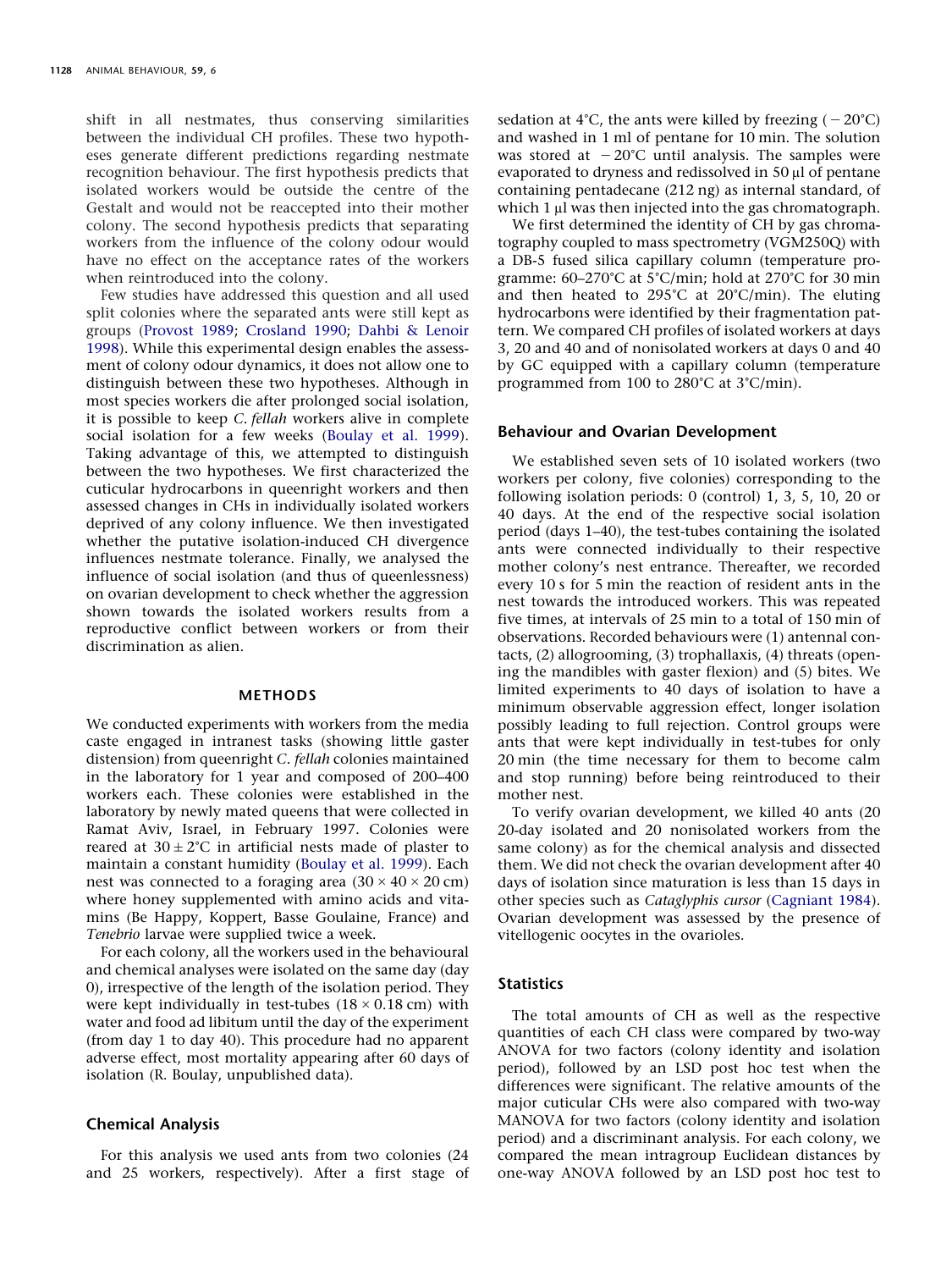<span id="page-2-0"></span>

| Products                                   | Relative |
|--------------------------------------------|----------|
| (arranged by retention time)               | amounts  |
| $C_{17}$                                   | Trace    |
| $C_{18}$                                   | Trace    |
| $C_{19}$                                   | Trace    |
| $C_{20}$                                   | Trace    |
| $C_{21}$ <sup>+</sup>                      | $***$    |
| $C_{23}$                                   | Trace    |
| $C_{25}$                                   | $\star$  |
| 7Me- $C_{25}$                              | Trace    |
| $C_{26}$ †                                 | $***$    |
| $3Me-C26$                                  | Trace    |
| $C_{27}$ t                                 | ****     |
| $11+13Me-C_{27}$                           | ÷        |
| 7Me- $C_{27}$ †                            | ***      |
| $3Me-C_{27}$ †                             | ****     |
| $C_{28}$ †                                 | $***$    |
| $8Me-C28$                                  | $\star$  |
| $4Me-C28$                                  | Trace    |
| $C_{29.2}$ †                               | $\star$  |
| $C_{29}$ †                                 | $***$    |
| $15+13+11$ Me-C <sub>29</sub> <sup>†</sup> | **       |
| 7,15DiMe- $C_{29}$ †                       | ***      |
| $3Me-C29$                                  | $\star$  |
| $C_{31}$                                   | $\star$  |
| $15+13+11$ Me-C <sub>31</sub> †            | **       |
| 7,15,19TriMe-C <sub>31</sub> †             | ***      |

Relative amounts are classified as: trace <1%;  $*$  <2%;  $*$  <5%; \*\*\*<10%; \*\*\*\*>10%.

†Peaks used in the statistical analyses.

compare the homogeneity of the hydrocarbon profile between workers of each group.

Since the behavioural variables did not follow a normal distribution (tested with the Shapiro–Wilks *W* test), we used the nonparametric two-tailed Kruskal–Wallis test for global comparisons. Intergroup comparisons were then tested with the nonparametric two-tailed Mann–Whitney U test. We applied a correction of the  $\alpha$  threshold of acceptance that depended on the total number of possible paired comparisons. With seven groups (corresponding to seven isolation periods) there are 21 possible paired comparisons, so our new threshold was 0.05/ 21=0.002.

## **RESULTS**

#### **Chemical Analysis**

Cuticular washes revealed the presence of 30 identifiable CHs [\(Table 1\)](#page-2-0). The CH profile was composed of 12 alkanes ( $C_{17}-C_{31}$ ), 15 monomethylalkanes, one dimethylalkane, one trimethylalkane and one alkadiene. However, some of the components could not be separated under our running conditions, revealing only 25 peaks in the chromatogram. Of these, 13 major peaks were taken into account for the statistical analyses [\(Table 1\)](#page-2-0).

The total quantity of CHs was not significantly different between colonies nor between 3-, 20- and 40-day isolated ants or nonisolated ants sampled at days 0 and 40 (colony: *F*1,39=0.29, *P*=0.59; isolation period: *F*4,39=1.62, *P*=0.18; [Table 2\)](#page-2-1). Similarly, the isolation period had no significant influence on the quantities of alkanes and methylalkanes (alkanes:  $F_{4,39}$ =0.78,  $P$ =0.54; methylalkanes: *F*4,39=1.66, *P*=0.19; [Table 2\)](#page-2-1).

A multiple analysis of variance on the assemblage of CHs (considering the relative intensity of the 13 selected peaks) from the two colonies and their respective isolated ants revealed a significant effect of the colony of origin and of isolation period (MANOVA: colony:  $\lambda_{12.28}$ =0.05, *P*<0.002; isolation period:  $λ_{48,109}$ =0.046, *P*<0.002). However, there was no significant interaction between these two factors (MANOVA:  $\lambda_{48,109}$ =1.39, *P*=0.08). To estimate the CH profile divergence as a function of isolation, we performed a discriminant analysis (DA) for each of the two experimental colonies. In colony 1 [\(Fig. 1a\)](#page-3-0), the CH profile of the nonisolated ants at day 0 was significantly different from that of their isolated nestmates (DA: 3 days: *F*8,12=3.46, *P*=0.026; 20 days: *F*8,12=17.02, *P<*0.002; 40 days: *F*8,12=7.38, *P<*0.002), but not from that of nonisolated day-40 ants (DA:  $F_{8,12}$ =1.53, *P*=0.24). In contrast, the difference between 40-day isolated and nonisolated nestmates sampled at day 40 was highly significant (DA: *F*8,12=11.23, *P<*0.002). For colony 2, the hydrocarbon profile of nonisolated workers at day 0 was different from

<span id="page-2-1"></span>**Table 2.** Quantities of cuticular hydrocarbons (total and by class) present in cuticular washes of *C. fellah* workers

|                                                                |                                        | Nonisolated workers                     | Isolated workers                            |                                             |                                               |                      |
|----------------------------------------------------------------|----------------------------------------|-----------------------------------------|---------------------------------------------|---------------------------------------------|-----------------------------------------------|----------------------|
| Hydrocarbon class                                              | Day 0                                  | Day 40                                  | Day 3                                       | Day 20                                      | Day 40                                        | P                    |
| Colony 1<br>Linear alkanes<br><b>Branched alkanes</b><br>Total | 1700±720<br>$4550+1530$<br>$6250+2430$ | $1500 + 360$<br>5200+1395<br>6700±1800  | $2100+855$<br>$5350+900$<br>7450±1295       | $2000+225$<br>6800+2475<br>8800±1035        | 2400±1035<br>3700±1260<br>$6100 \pm 3195$     | 0.44<br>0.10<br>0.07 |
| Colony 2<br>Linear alkanes<br><b>Branched alkanes</b><br>Total | $1800 + 810$<br>7100±1935<br>8900±2060 | 2300±1080<br>$4550 + 2655$<br>6850+2915 | $950 + 385$<br>$6100 \pm 1755$<br>7050+2015 | $2000 \pm 1440$<br>4400±1755<br>$6400+2150$ | $3050 \pm 1125$<br>$4750 + 2205$<br>7800+2690 | 0.61<br>0.30<br>0.73 |

Nonisolated ants were sampled at day 0 (onset of the experiment) and at day 40 (end of the experiment). Isolated ants were analysed after 3, 20 and 40 days. Values are expressed in ng/ant, (*X*±SD) and were compared with a two-way ANOVA followed by LSD post hoc test (*P* values).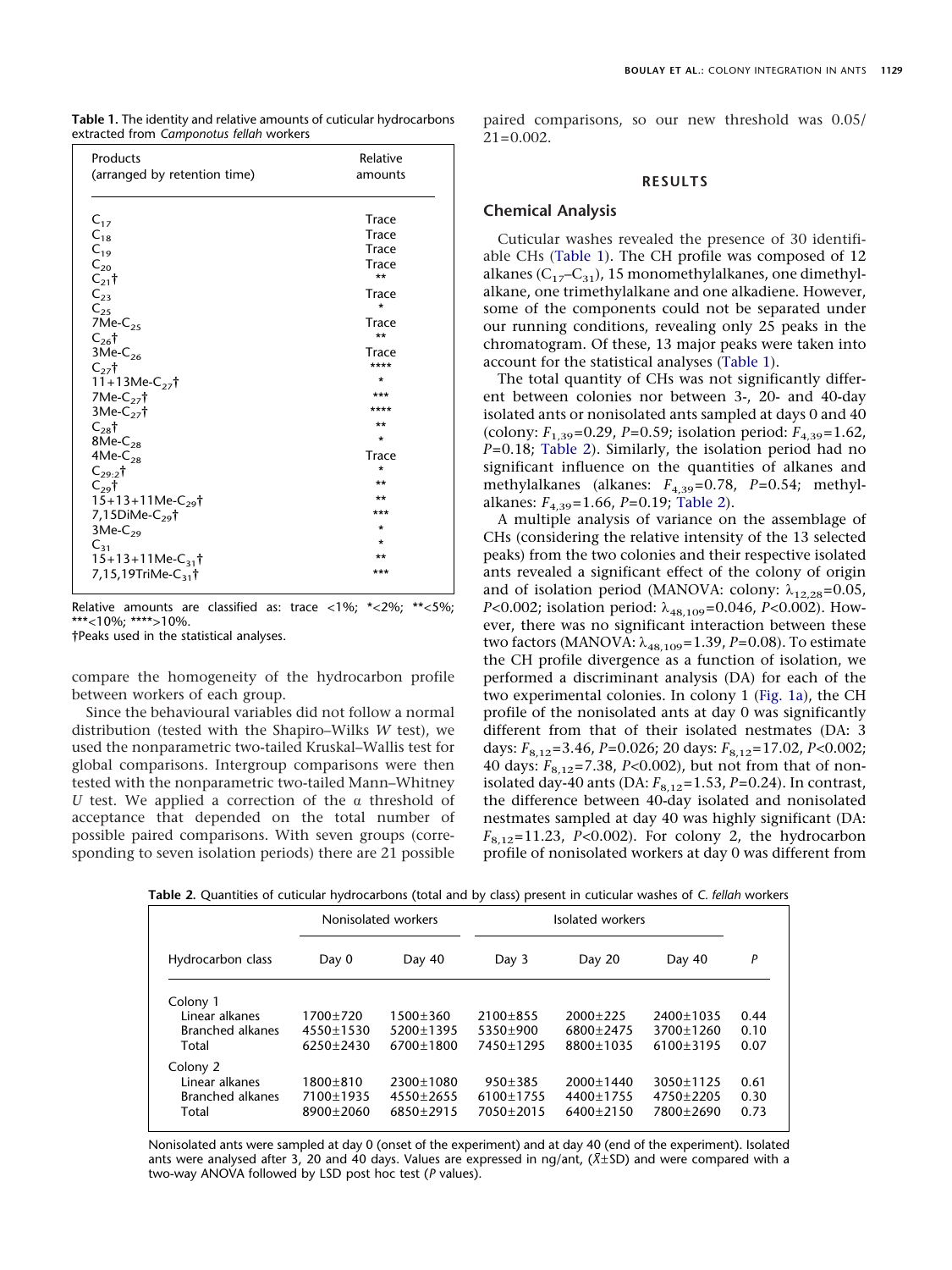<span id="page-3-0"></span>

**Figure 1.** First two roots of the discriminant analysis conducted using the relative amounts of 13 major hydrocarbon peaks extracted from workers belonging to (a) colony 1 and (b) colony 2. Ellipses are 95% confidence intervals.  $\Box$ : Nonisolated workers on day 0;  $\circ$ : nonisolated workers on day 40;  $\triangle$ : workers isolated for 3 days;  $\blacklozenge$ : workers isolated for 20 days;  $\blacklozenge$ : workers isolated for 40 days.

that at day 40 (DA:  $F_{9,12}$ =18.88, *P*<0.002; [Fig. 1b\)](#page-3-0). In this colony, 3 days of social separation were not sufficient to generate a significant divergence in the CH profile (DA:  $F_{9,12}=1.04$ ,  $P=0.45$ ), but longer social separations (20 and 40 days) led to a significantly different CH profile from that of nonisolated ants sampled at days 0 or 40.

For the two colonies, social isolation had a significant effect on the homogeneity of the CH profile as reflected by the larger ellipses (i.e. 95% confidence interval) of 20 and 40-day isolated workers in [Fig. 1.](#page-3-0) The mean distance between the 40-day isolated workers was significantly higher than the mean distance that separated nonisolated workers, whether sampled at day 0 or day 40 (ANOVA: colony 1: *F*4,41=5.74, *P<*0.002; colony 2: *F*4,45=5.74, *P<*0.002; [Table 3\)](#page-3-1).

# **Behaviour and Ovarian Development**

In general, upon reintroduction to their colony, the isolated ants immediately came into contact with the resident ants. This included amicable interactions such as antennal contacts, allogrooming and trophallaxis, but also aggressive interactions such as threatening behaviour and biting. In fact, the isolated ant could be attacked by one ant and solicited for trophallaxis by another at the same time.

Resident ants had frequent antennal contacts and allogrooming with reintroduced ants but there were no significant differences between isolated and nonisolated ants (Kruskal–Wallis: isolated:  $H_6$ =5.03, P=0.540; nonisolated:  $H_6$ =12.43,  $P$ =0.053; [Table 4\)](#page-4-0). However, social isolation had a significant effect on the frequency of trophallaxis (Kruskal–Wallis: *H*<sub>6</sub>=27.18, *P*<0.002; [Fig. 2a\)](#page-5-10). The resident ants engaged in little trophallaxis with nonisolated ants when reintroduced into the nest (day 0, control). In contrast, trophallaxis with 1- and 3-day isolated nestmates was significantly more frequent (Mann–Whitney *U* test: 1 day: *U*=8, *N*1=*N*2=10, *P<*0.002; 3 days:  $U=4$ ,  $N_1=N_2=10$ ,  $P<0.002$ ). The frequency of trophallaxis between 5-day isolated ants and the resident ants was intermediate, and not significantly different from nonisolated ants or from 1- or 3-day isolated ants.

Social isolation also had an important effect on the aggression of the resident ants towards the introduced nestmates (Kruskal–Wallis test: threats: *H*=37.86, *P<*0.002; bites: *H*=36.82, *P<*0.002; [Fig. 2b, c\)](#page-5-10). The frequencies of both aggressive behaviours were not significantly different from 0 until 20 days of isolation. However, the frequency of threats and bites increased significantly towards ants isolated for 40 days (Mann– Whitney *U* test: threats: *U*=7, *N*<sub>1</sub>=*N*<sub>2</sub>=10, *P*<0.002; bites: *U*=2,  $N_1$ = $N_2$ =10, *P*<0.002).

None of the 40 dissected ants had developed oocytes.

#### **DISCUSSION**

In ants, temporal changes in the relative CH composition have been shown in field colonies of *Solenopsis invicta* [\(Vander Meer et al. 1989\)](#page-6-12) and of *Formica truncorum* [\(Nielsen et al. 1999\)](#page-6-14) as well as in laboratory-maintained colonies of *Leptothorax lichtensteini* [\(Provost et al. 1993\)](#page-6-13). This seems to be the case also in *C. fellah* (nonisolated workers). Since environmental conditions (such as food, temperature) were constant in our study this shift may result from a continual modification of the colony's

<span id="page-3-1"></span>**Table 3.** Euclidean distances (*X*±SD) that separated the hydrocarbon profiles of two workers from the same group

|                      | Nonisolated                                          |                                                 | Isolated                                        |                                                                 |                                                                |  |
|----------------------|------------------------------------------------------|-------------------------------------------------|-------------------------------------------------|-----------------------------------------------------------------|----------------------------------------------------------------|--|
|                      | Day 0                                                | Day 40                                          | Day 3                                           | Day 20                                                          | Day 40                                                         |  |
| Colony 1<br>Colony 2 | $6.38 \pm 3.23^{ab}$<br>$4.01 \pm 1.53$ <sup>a</sup> | $2.98 \pm 1.61$ <sup>a</sup><br>$9.99 + 3.82^b$ | $8.44 \pm 2.97$ <sup>bc</sup><br>$4.27 + 2.17a$ | $10.53 \pm 3.69$ <sup>c</sup><br>$13.10 \pm 5.82$ <sup>bc</sup> | $10.02 \pm 4.68$ <sup>c</sup><br>$14.15 \pm 5.63$ <sup>c</sup> |  |

Different letters indicate significant differences (one-way ANOVA with LSD post hoc test).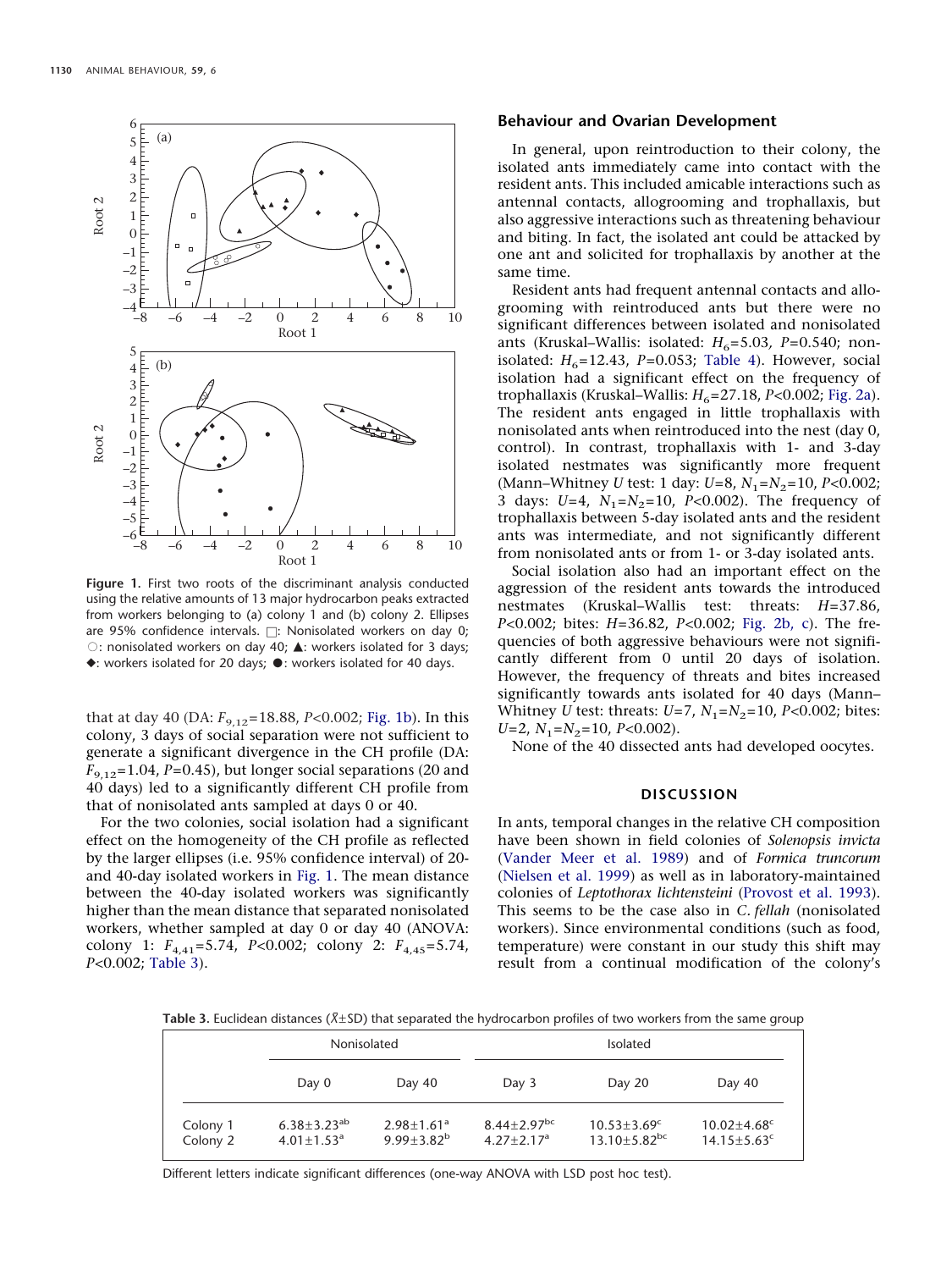<span id="page-4-0"></span>

|  | <b>Table 4.</b> Frequencies (number of interactions per 25 min) of antennal contacts and allogrooming of resident ants |  |  |  |  |
|--|------------------------------------------------------------------------------------------------------------------------|--|--|--|--|
|  | towards workers isolated for different durations and then reintroduced into their mother colony                        |  |  |  |  |

|                   |      | Isolation duration (days) |       |     |     |     |     |  |
|-------------------|------|---------------------------|-------|-----|-----|-----|-----|--|
|                   | 0    |                           | 3     | 5   | 10  | 20  | 40  |  |
| Antennal contacts | 62   | 88                        | 94    | 89  | 77  | 70  | 97  |  |
|                   | 74   | 103                       | 113.5 | 101 | 92  | 85  | 101 |  |
|                   | 120  | 131                       | 123   | 124 | 101 | 110 | 111 |  |
| Allogrooming      | 67   | 29                        | 51    | 26  | 39  | 3   | 25  |  |
|                   | 76.5 | 67                        | 60    | 39  | 51  | 10  | 43  |  |
|                   | 91   | 90                        | 72    | 47  | 76  | 74  | 53  |  |

Values are first, second and third quartiles. None of the values was significantly different (Kruskal–Wallis test, *N*=10 introduced workers).

composition (e.g. ratio of soldiers:workers, genetic drift due to multiple insemination). Social isolation was also followed by progressive changes in cuticular CHs. The fact that we could not detect differences in the amounts of CH (even for classes of hydrocarbons) seems to rule out the possibility that the isolation situation, which is unusual and probably stressing, perturbed CH biosynthesis. It is therefore more probable that the absence of CH exchanges with the rest of the colony led to a divergence in the profile. Interindividual hydrocarbon exchanges as the basis for creating a uniform colony odour have been shown with radiolabelled markers, in *Formica selysi/ Manica rubida* mixed colonies [\(Vienne et al. 1995\)](#page-6-9), *C. niger* [\(Soroker et al. 1994\)](#page-6-6), *Pachycondyla apicalis* [\(Soroker et al.](#page-6-7) [1998\)](#page-6-7) and *C. fellah* [\(Boulay et al. 2000\)](#page-5-11) where hydrocarbon exchanges are very intensive (in a dyadic situation, one worker can exchange up to 42% of hydrocarbon in 24 h). A 20-day isolation period appears to be sufficient for clearing the pool of CH that results from exchange with other colony members, and thus enabling individual expression. Although all the ants were isolated under the same conditions, the interindividual differences in CH profile increased with the prolongation of the isolation period (as shown by the larger 95% confidence ellipses of isolated workers on [Fig. 1\)](#page-3-0). This shows that CH biosynthesis is polymorphic, and that in *C. fellah* the homogeneity of CH between nestmates results from a Gestalt phenomenon, that is, the blending of the individually produced CHs. Thus, the uniformity of the CH profiles, despite their change over time, results not from a parallel shift in all nestmates, but from a constant homogenization of the CHs produced by all colony members. Queen and/or environmental cues that may be involved in the formation of colony odour, as postulated in *Camponotus floridanus* (Carlin & Hölldobler [1987\)](#page-5-3), will also diminish in influence over a period of 20 days. This is also evident from the behavioural data discussed below.

Social isolation also led to a change in behaviour of the resident ants towards their introduced isolated nestmates. Long periods of isolation (20–40 days), which led to the greatest divergence in CHs in the isolated ants, also made the resident nestmates intolerant. This isolation-induced aggression was not caused by a putative conflict between

workers after the separation from the queen, as was proposed for *Aphaenogaster cockerelli*, *Rhytidoponera confusa* and *Harpegnathos saltator*. In these species, workers kept in queenless groups developed ovaries and were consequently attacked by their queenright nestmates as part of a worker policing system (Hölldobler & Carlin [1989;](#page-6-16) [Crosland 1990;](#page-5-7) [Liebig et al. 1999,](#page-6-17) respectively). In contrast, none of the isolated *C. fellah* developed ovaries even after the longest isolation period. A modification of the colony recognition cues is therefore probably at the origin of the intolerance. Intolerance towards isolated workers started after about 10–20 days, the time necessary for the CHs to change and assume an individual profile distinct from the colony profile. As in previous correlative studies [\(Lenoir et al. 1999\)](#page-6-0), this provides another striking parallelism between the shift in CH profile and elevated aggression. Since CHs are postulated to be the main chemical underlying nestmate recognition in several ant species, the divergence from the colony Gestalt induced by isolation may have caused the rejection of the isolated workers. However, CHs involvement in nestmate recognition in *C. fellah* should be confirmed by direct behavioural tests as in *C. niger* [\(Lahav et al. 1999\)](#page-6-3). Our results emphasize the importance for each worker in the colony to exchange hydrocarbons frequently with her nestmates in order to contribute to the Gestalt and so to be integrated into the colony. In *C. niger*, the cue transfer system required by a Gestalt system is mainly provided by trophallaxis [\(Soroker et al. 1995a,](#page-6-10) [b\)](#page-6-11). Recent observations in *Cataglyphis iberica* indicate that trophallaxis might allow a uniform odour to be re-established between workers reunited after 8 weeks of separation [\(Dahbi et al.](#page-5-12) [1999\)](#page-5-12). In *C. fellah*, 1–5 days of complete social separation was enough to induce long trophallaxis events that were independent of motivation to feed [\(Boulay et al. 1999\)](#page-5-8). These may have also permitted the isolated worker to readjust its CH profile to resemble that of her nonisolated nestmate.

Only a few resident workers expressed aggression towards isolated nestmates. Moreover, other workers behaved amicably. This suggests the existence of polyethism regarding nestmate recognition capacities. Our experimental design, observing the response of ants within the nest rather than in a dyadic encounter,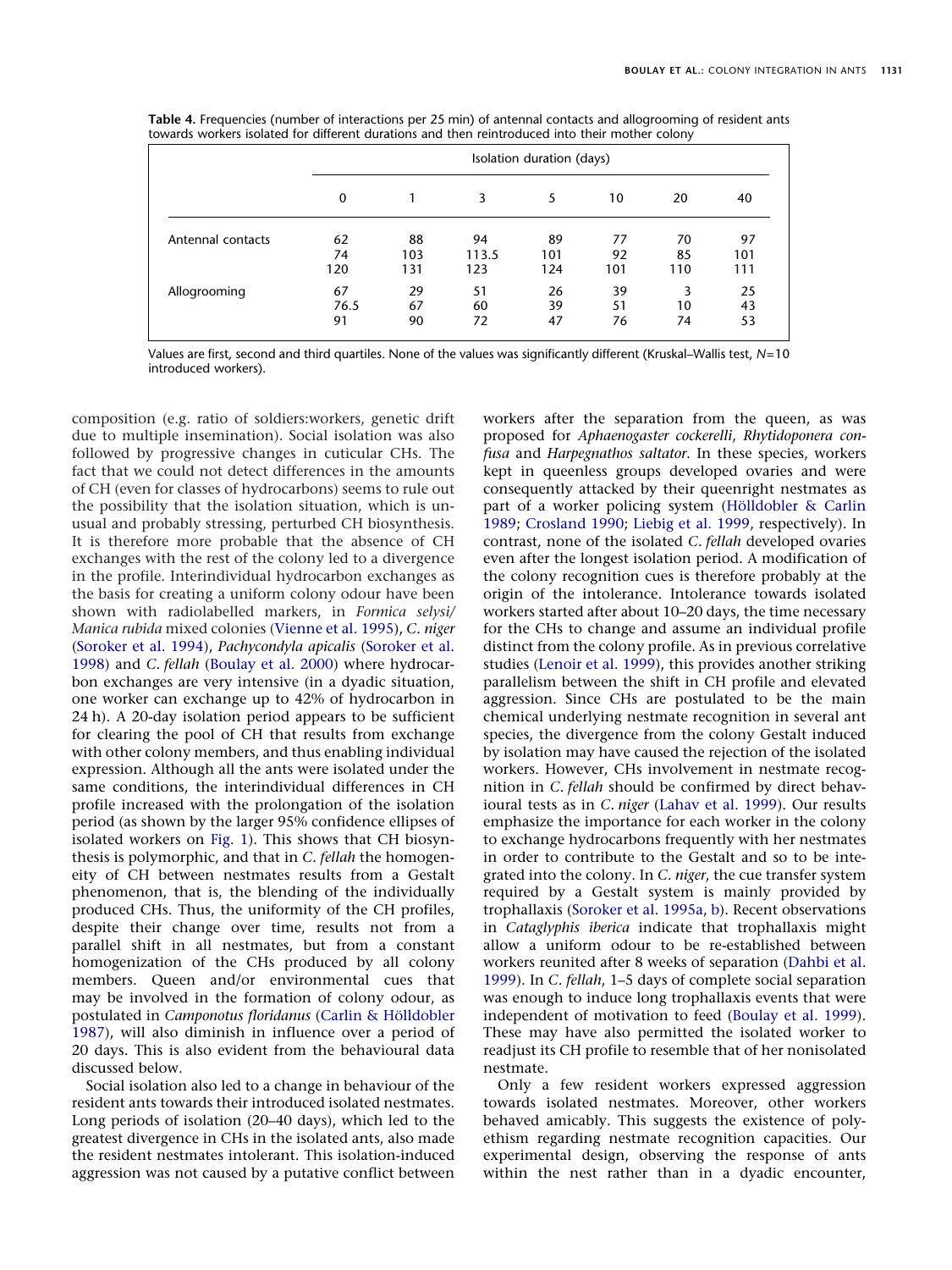<span id="page-5-10"></span>

**Figure 2.** Frequencies (number of interactions per 25 min) of (a) trophallaxis, (b) threats and (c) bites (medians, first and third quartiles) between resident ants and their nestmates isolated for 0, 1, 3, 5, 10, 20, 40 days and reintroduced into their mother colony. For each worker, observations lasted 25 min, during the first 150 min after the introduction. Different letters indicate significant differences (Mann–Whitney *U* test: α=0.002, *N*=10).

allowed us to observe the response of the more sensitive individuals (guards?) even though they were not numerous. It also takes into account the influence of context on the discrimination threshold, as shown for *Acromyrmex subterraneus* [\(Viana & Lenoir 1994\)](#page-6-18) and for the paper wasp *Polistes dominulus* [\(Starks et al. 1998\)](#page-6-19). The higher rejection rates of ants after longer isolation periods support the differential threshold sensitivity of the resident workers. We suggest that the longer the isolation period, the more ants become sensitive to the odour changes and display aggressiveness. The higher aggression shown towards these workers counterbalances the trophallaxis attempts by the less sensitive resident individuals, resulting in the higher rejection rates.

Finally, our results support the existence of a Gestalt colony odour in *C. fellah*. We have shown that since individual CH production is dynamic and polymorphic, it is essential for nestmates to homogenize their CHs frequently to create a unique and uniform colony-specific profile. Lack of trophallaxis results in divergence from the colony odour, a fact that can be detected by nestmates with a low discrimination threshold resulting in the rejection of the divergent individuals. In field colonies of *C. fellah* this phenomenon is probably amplified since odour polymorphism should be larger than in our laboratory colonies, providing a strong selection force for the evolution of extensive trophallaxis.

#### **Acknowledgments**

We thank Professor L. Keller and two anonymous referees for their helpful comments.

## **References**

- <span id="page-5-8"></span>Boulay, R., Quagebeur, M., Godzińska, E. J. & Lenoir, A. 1999. Social isolation in ants: evidence of its impact on survivorship and behaviour in *Camponotus fellah* (Hymenoptera, Formicidae). *Sociobiology*, **33,** 111–124.
- <span id="page-5-11"></span>**Boulay, R., Soroker, V., Godzinska, E. J., Hefetz, A. & Lenoir, A.** 2000. Octopamine reverses the isolation-induced increase in trophallaxis in the carpenter ant *Camponotus fellah*. *Journal of Experimental Biology*, **203,** 513–520.
- <span id="page-5-9"></span>Cagniant, H. 1984. Influence de la reine sur l'apparition des sexués ailés et sur la ponte des ouvrières chez la fourmi Cataglyphis cursor (Foscolombe), (Hyménoptères Formicidae). Bulletin de la Société *d'Histoire Naturelle de Toulouse*, **120,** 99–102.
- <span id="page-5-3"></span>**Carlin, N. F. & Hölldobler, B.** 1986. The kin recognition system of carpenter ants (*Camponotus* spp.) I. Hierarchical cues in small colonies. *Behavioral Ecology and Sociobiology*, **19,** 123–134.
- <span id="page-5-4"></span>Carlin, N. F. & Hölldobler, B. 1987. The kin recognition system of carpenter ants (*Camponotus* spp.). II. Larger colonies. *Behavioral Ecology and Sociobiology*, **20,** 209–217.
- <span id="page-5-5"></span>**Crosland, M. W. J.** 1989. Kin recognition in the ant *Rhytidoponera confusa*. II. Gestalt odour. *Animal Behaviour*, **38,** 920–926.
- <span id="page-5-7"></span>**Crosland, M. W. J.** 1990. The influence of the queen, colony size and worker ovarian development on nestmate recognition in the ant *Rhytidoponera confusa*. *Animal Behaviour*, **39,** 413–425.
- <span id="page-5-1"></span>**Crozier, R. H.** 1987. Genetic aspects of kin recognition: models for innate components of colony odor in social hymenoptera. In: *Kin Recognition in Animals* (Ed. by D. J. C. Fletcher & C. D. Michener), pp. 55–73. New York: J. Wiley.
- <span id="page-5-2"></span>**Crozier, R. H. & Dix, M. W.** 1979. Analysis of two genetic models for the innate components of colony odor in social Hymenoptera. *Behavioral Ecology and Sociobiology*, **47,** 217–224.
- <span id="page-5-6"></span>**Dahbi, A. & Lenoir, A.** 1998. Nest separation and dynamics of the Gestalt odor in the polydomous ant *Cataglyphis iberica* (Hymenoptera, Formicidae). *Behavioral Ecology and Sociobiology*, **42,** 349– 355.
- <span id="page-5-12"></span>Dahbi, A., Hefetz, A., Cerdá, X. & Lenoir, A. 1999. Trophallaxis mediates uniformity of colony odor in *Cataglyphis iberica* ants (Hymenoptera, Formicidae). *Journal of Insect Behavior*, **12,** 559– 567.
- <span id="page-5-0"></span>**Fielde, A. M.** 1901. Further study of an ant. *Proceedings of the Academy of Sciences of Philadelphia*, **53,** 521–544.